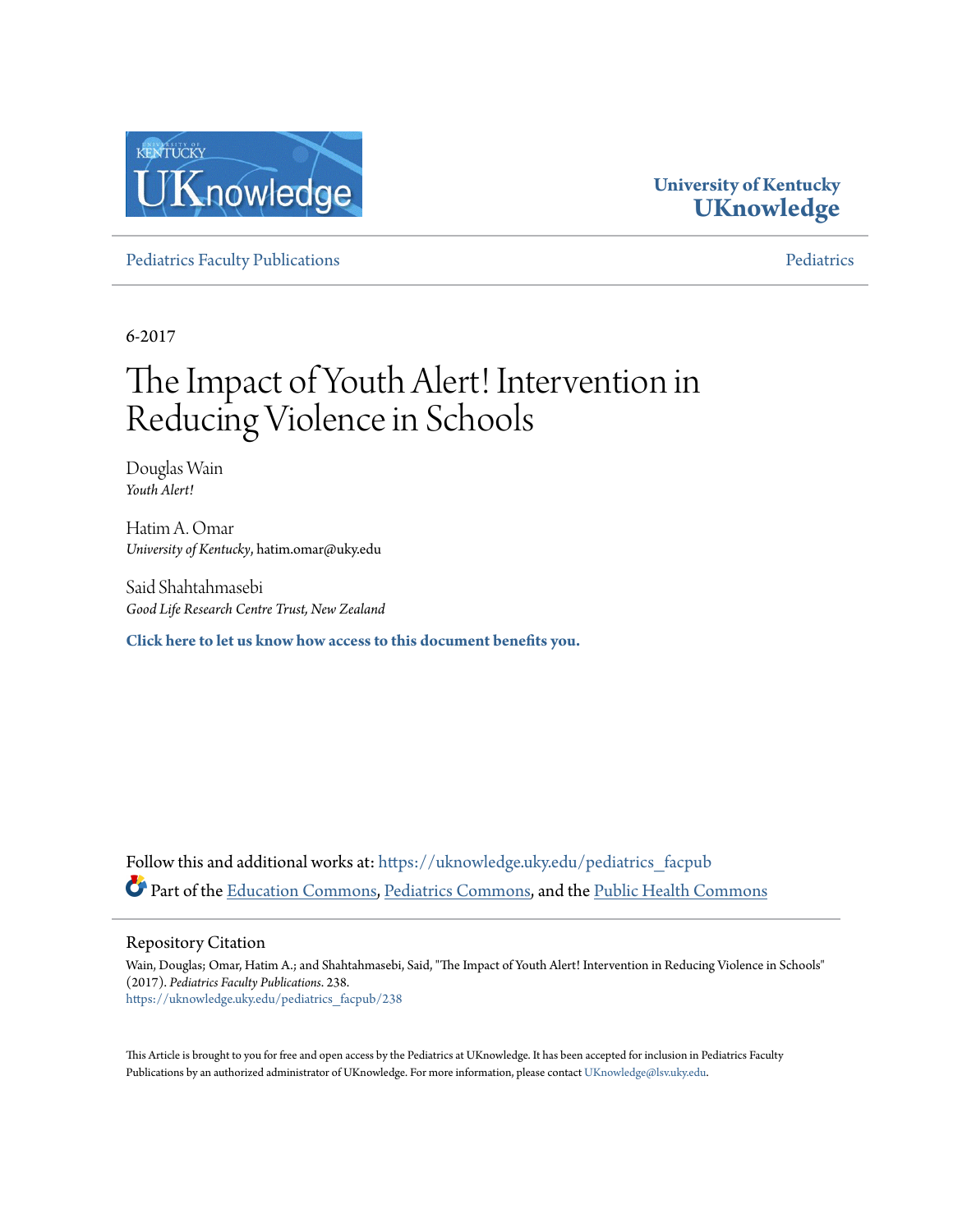#### **The Impact of Youth Alert! Intervention in Reducing Violence in Schools**

#### **Notes/Citation Information**

Published in *Dynamics of Human Health*, v. 4, issue 2.

Per publisher: "You can use articles and share them with others, with appropriate credit, but you can't use the articles commercially or change them in any way."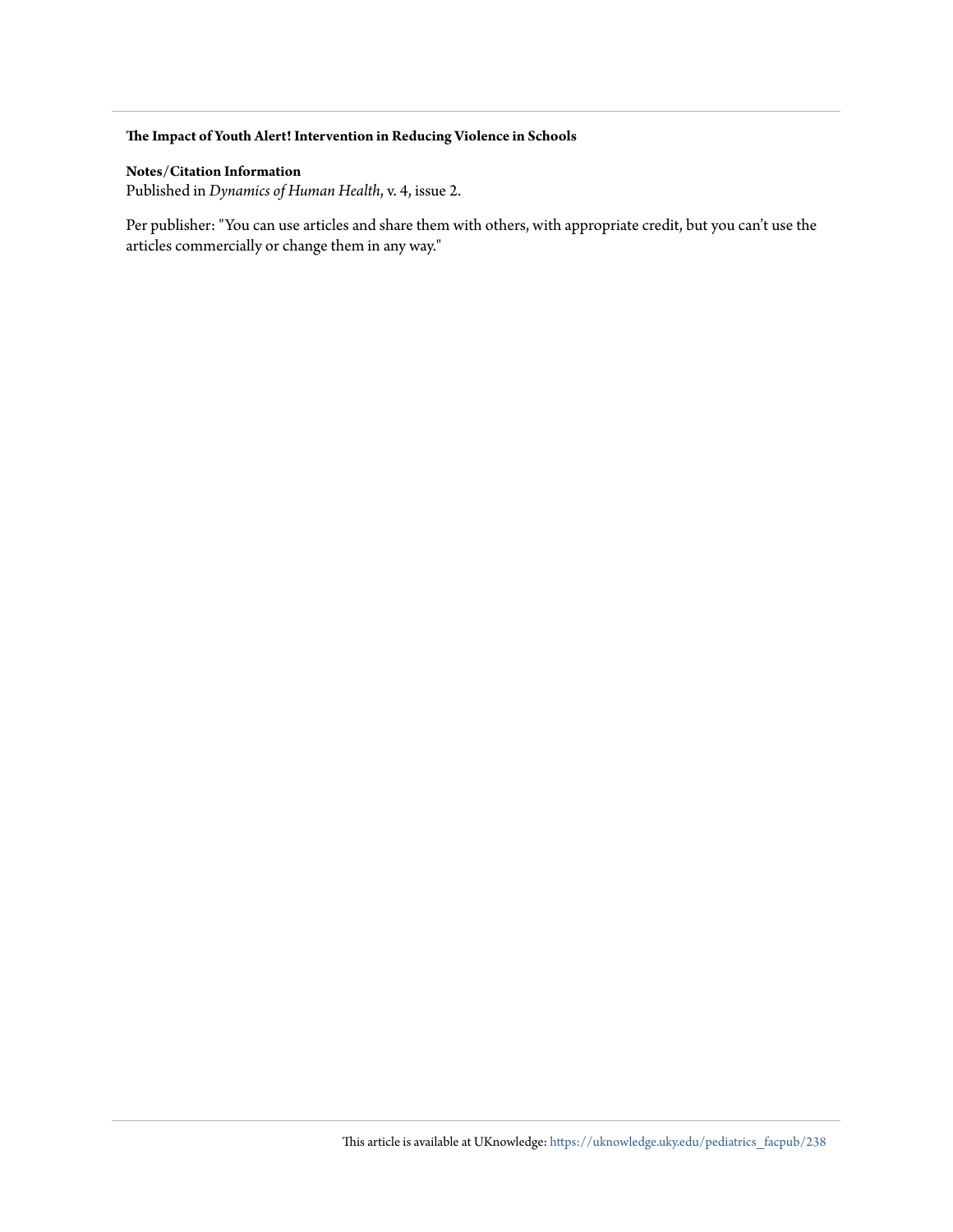## **The impact of Youth Alert! intervention in reducing violence in schools**

Douglas Wain<sup>1</sup>, Hatim Omar<sup>2</sup> & Said Shahtahmasebi<sup>3</sup>

<sup>1</sup>Youth Alert!, Lexington, Kentucky, USA.  ${}^{2}$ Department of Pediatrics, Division of Adolescent Medicine and Young Parents Program, University of Kentucky, Lexington, KY.<sup>3</sup>Good Life Research Centre Trust, Christchurch, New Zealand.

**Correspondence**: Hatim Omar [hatim.omar@uky.edu](mailto:hatim.omar@uky.edu)

**Keywords**: youth violence prevention, Bullying, Suicide prevention, Gun Violence

**Received**: 3/1/2017; Revised: 5/6/2017; Accepted: 10/6/2017

## **Abstract**

Youth violence has long-term adverse effects on both victims and their communities. Most interventional strategies have little or no impact on reducing violence because they target supporting the victims whilst ignoring a social environment that continually facilitates exposure to violence through social and entertainment media. This paper provides some supporting evidence that interventional strategies that target changing attitudes and behaviour at a very young age through education are likely to positively change behaviour.

## **Introduction**

Youth violence typically involves persons between the age of 10 and 24, who may be exposed to violence in any form or shape, i.e. as an offender, a victim, or a witness [\(https://www.cdc.gov/violenceprevention/youthviolence/index.html\)](https://www.cdc.gov/violenceprevention/youthviolence/index.html). Aggressive behaviour may include physical or emotional violence against another in the form of bullying, cyber bullying, fighting, theft, pushing, etc. that may lead to harm or sometimes death, self-harm and suicide.

Over and above the long-term negative health outcomes, violence in educational settings has also long-term negative effects on educational and social outcomes such as isolation, disengagement and disfranchisement from scholar and academic activities (Nansel *et al.*, 2001; Rothon *et al.*, 2011).

There are, on the one hand, exogenous factors such as patterns of social change influencing social perceptions, attitudes and beliefs, and policy formation, and on the other, endogenous factors such as individual characteristics, individual perceptions and attitudes that influence individuals' social, health and educational outcomes. In other words, any violence prevention programme must address both endogenous and exogenous factors to make a positive impact in reducing violence. Otherwise, focussing on programmes that merely supports victims of bullying, e.g. through mental health services, counselling, assertiveness training, etc, will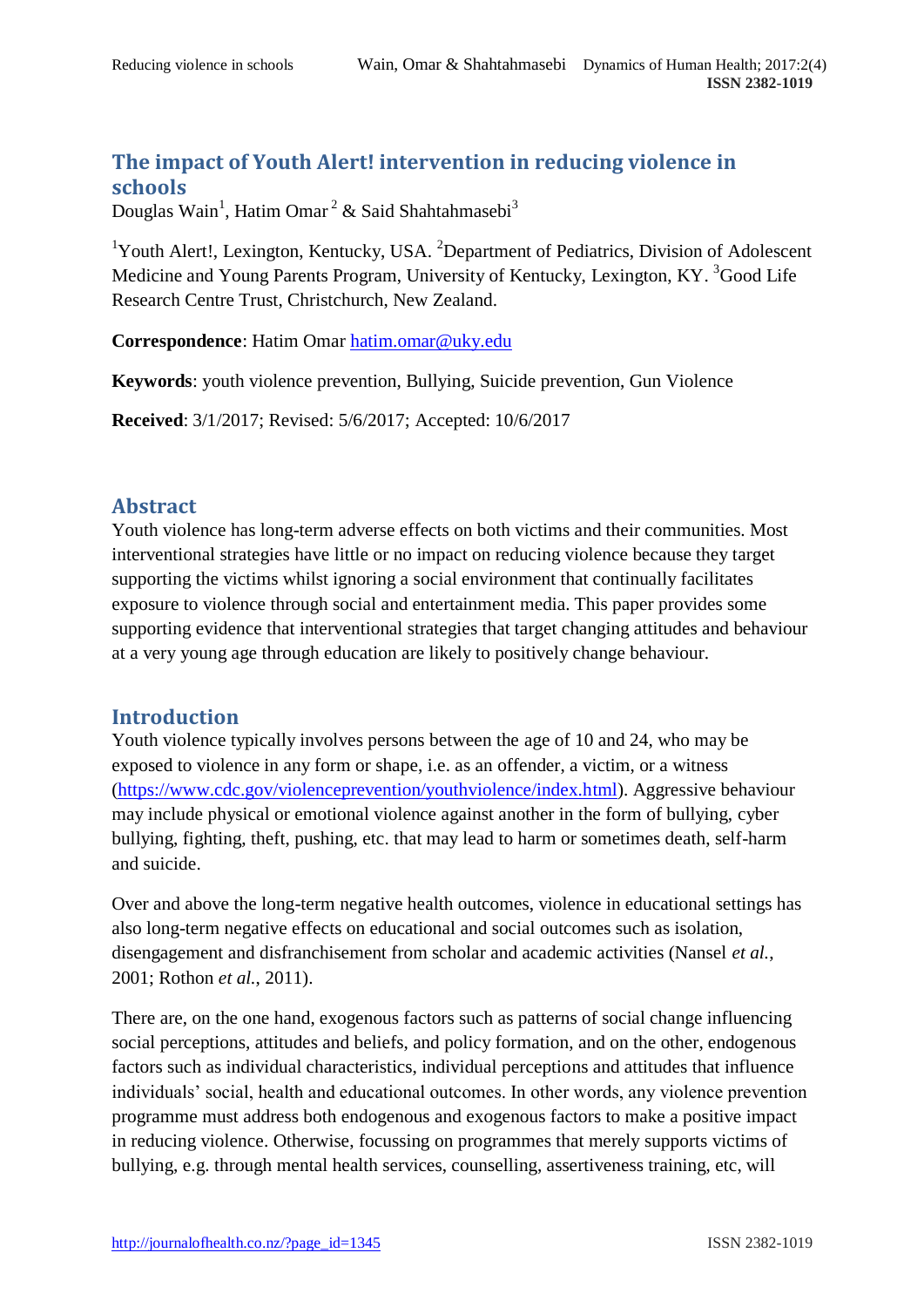often fail, because during and following the intervention victims have to face the same circumstances, social and educational environments that made them a victim in the first place! That is prevention strategies must go well beyond the intervention philosophy and change the social environment.

In this paper, we report the results from a universal programme that was implemented in schools in the USA to reduce violence in schools.

## **Methodologies**

Youth Alert! (YA!) is a none for profit and public charity organisation with a sole purpose of reducing youth violence and bullying by ten-percent reduction through volunteerism, education, and teamwork. The YA!'s educational model attempts to reduce the incidence and prevalence of violence in schools by modifying adolescents' behaviour. The programme is implemented in selected schools. The presentation in each school is comprised of slide and video presentations explaining violence and its impact on the individual and the community. It also provides the students on ways to combat violence and avoid confrontation, handling of bullying and seeking help when needed. It focuses on nonviolent approach to life in and out of school. For the remainder of this paper YA! indicates Youth Alert! intervention model.

In Kentucky, YA! was delivered to all children in classrooms in a grade or in a school. Similarly, programs targeted to schools in high-risk areas are delivered to all children in a grade or school in those high-risk areas.

This design allows comparison of outcomes over time (i) within schools or a district, (ii) between schools or districts such as comparing outcomes from high risk schools/districts with low risk schools/districts.

Relevant data, before and after implementation of the programme, was collected to assess any change in outcomes. For the purpose of this report results are reported as rates of reported violence as recorded by the Education Department.

#### **Study design**

A prospective comparative study design was adopted. The programme targets all schools in Kentucky. However, the programme is rolled out in a staggered manner so not all schools receive the programme at the same time. This design allows a natural grouping for comparison and detecting change in behaviour (i) between schools with and without YA! (ii) Within schools, i.e. any change in outcomes after YA!

#### **Method**

As described in the introduction violence is defined as behaviour intended to hurt, harm or damage self or someone else. These can be physical or emotional harm. The Education Department requires schools to record and report incidence of violence in schools.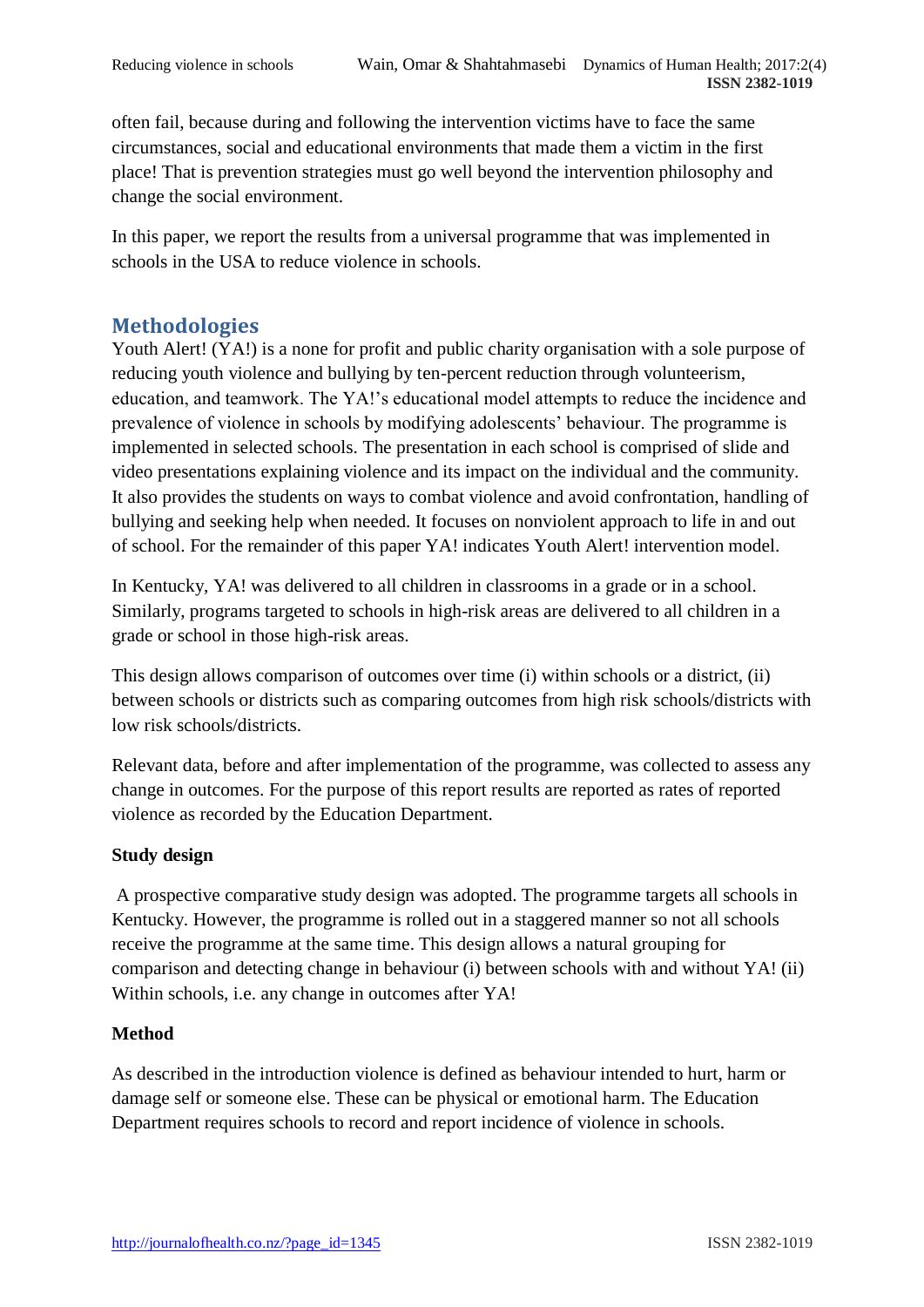Each year, Kentucky schools publish School Report Cards (SRC) and post them on the Kentucky Department of Education Website. Not to be confused with student report cards, School and District Report Cards provide information about each school and district, including test performance, teacher qualifications, student safety, awards, parent involvement, and much more. The school and district report cards were established by statute, KRS 158.6453 (20), and regulation, 703 KAR 5:140. Additionally, the report card must incorporate the requirements of the federal No Child Left Behind ACT (NCLB) [\(http://education.ky.gov/aa/distsupp/pages/src.aspx\)](http://education.ky.gov/aa/distsupp/pages/src.aspx)

This information will provide measures of violent behaviour for schools. School Report Cards were used to extract data on reported violence as the outcome measure.

A primary interest was to observe a reduction in the number of violent behaviour reported by schools. In this context, outcome measure of interest to collect was the number of reported violent behaviour before and after the implementation of YA!

In addition, reductions in violent behaviour may be sustained if perceptions and attitudes of students to violence are changed. To measure attitudes and to assess any change in students' perceptions of violence as a result of the programme participants were also surveyed before and immediately after the programme and later at month interval.

To explore usability and any impact on individual behaviour participating students and instructors were surveyed using an evaluation questionnaire.

#### **Analysis**

The analysis reported in this paper is based on 578 pre-test and post-tests immediately after the programme and then 30 and 90 days later.

Data generated from this study are mainly in the form of proportions or frequency distributions. Exploratory and descriptive statistics and simple test of proportions, were applicable, are applied to the data.

#### **Sampling**

Our program focuses on the middle and high schools with the greatest need. Middle and high schools with the highest reported behaviour events and alternative schools (schools that accept youths with behaviour problems as an alternative to suspension) were selected.

#### **Results**

Reported behaviour includes all incidents of assault, violence, use of weapons, alcohol, drugs (including tobacco), bullying and harassment regardless of the event resolution.

Events are linked by students identifier which means that any given student identifier may be linked to more than one behaviour events. Thus, in some schools the total count of behaviour events may be higher than total number of students.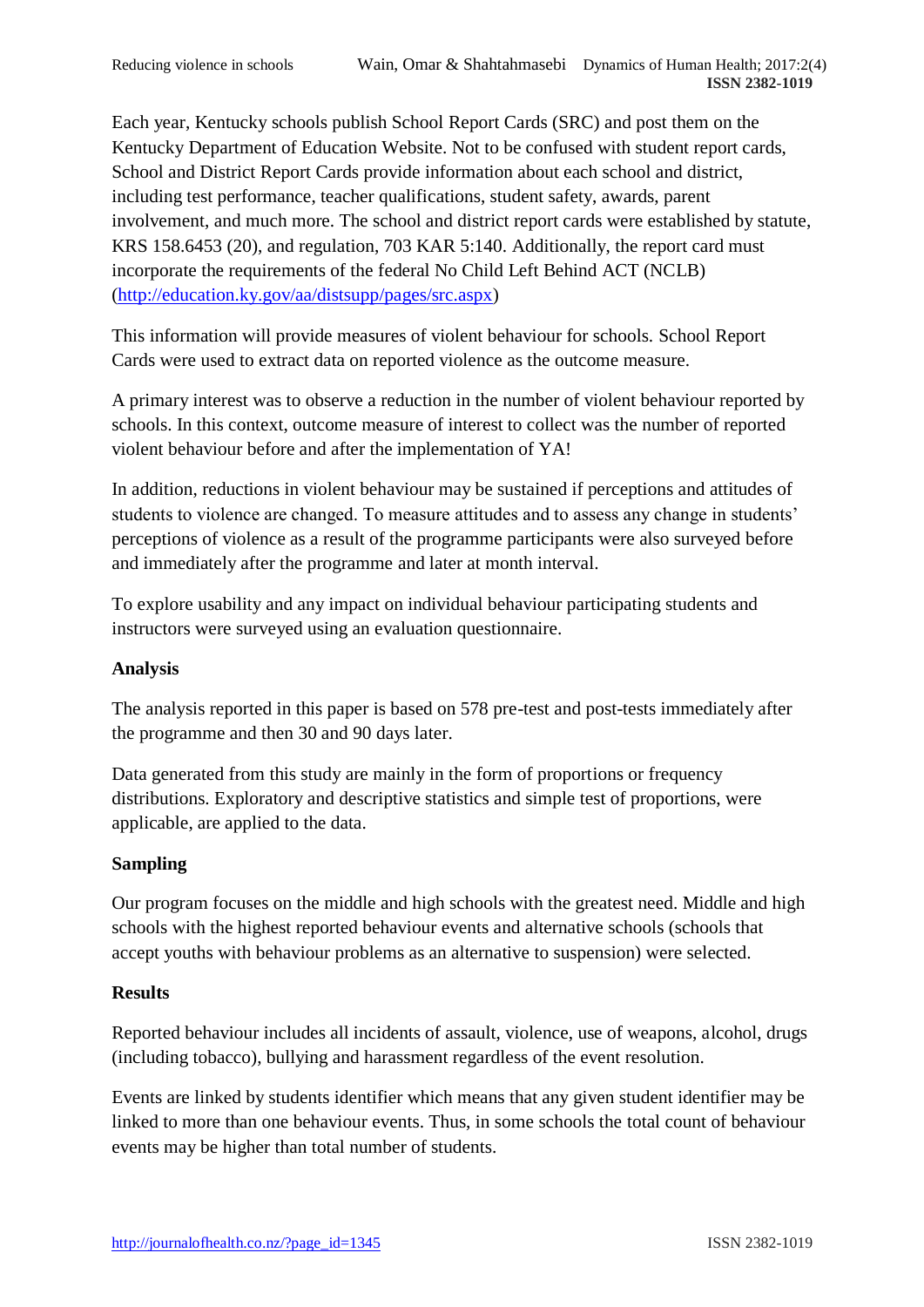A comparison of routinely recorded data on reported violence (e.g. harassment and bullying) suggests that over time those schools receiving YA! Performed significantly better, Table 1. The reduction in reported violence at schools with YA! Ranged from 33% in Lassiter Middle School, reputedly with one of the highest level of violence in Kentucky, to 67% in Frederick Law Olmsted Academy South.

On the contrary, the controls did not perform well at all, in most schools

|  |  | Table 1 – comparison of School pairs – Highlisted are schools where (YA!) Presented |  |
|--|--|-------------------------------------------------------------------------------------|--|
|  |  |                                                                                     |  |

|                                                      | 2013-14                                        | 2014-15                                           | 2015-16                                        | Change $(\% )$          |
|------------------------------------------------------|------------------------------------------------|---------------------------------------------------|------------------------------------------------|-------------------------|
| School pair 1                                        | No. of behaviour<br>events (total<br>students) | No. of<br>behaviour<br>events (total<br>students) | No. of behaviour<br>events (total<br>students) |                         |
| <b>Highland Middle</b><br>School, KY                 | X                                              | 699 (1055)                                        | 379 (1079)                                     | 320 (45.8) $\downarrow$ |
| <b>Stuart Middle</b><br>School, KY                   | X                                              | 292                                               | 468                                            | 176 $(60.2\%)$          |
| School pair 2                                        | $\mathbf X$                                    |                                                   |                                                |                         |
| Fern Creek<br><b>Traditional High</b><br>School, Ky  | $\mathbf X$                                    | 1616 (1489)                                       | 679 (1504)                                     | 937 (58) ↓              |
| Eastern High<br>School, KY                           | $\mathbf X$                                    | 416                                               | 712                                            | 296 (71.1%) $\uparrow$  |
| School pair 3                                        |                                                |                                                   |                                                |                         |
| <b>Lassiter Middle</b><br>School, KY                 | 1,658                                          | 1,540                                             | $\mathbf X$                                    | 118 $(7.1\%)$           |
| <b>Ramsey Middle</b><br>School, KY                   | 339                                            | 479                                               | $\mathbf X$                                    | 140 (41.3%) $\uparrow$  |
| School pair 4                                        |                                                |                                                   |                                                |                         |
| Frederick Law<br><b>Olmsted Academy</b><br>South, KY | 480 (688)                                      | 160 (656)                                         | X                                              | 320 $(66.7)$            |
| Frederick Law<br><b>Olmsted Academy</b><br>North, KY | 1,417                                          | 2,104                                             | $\mathbf X$                                    | 687(48.5%) $\uparrow$   |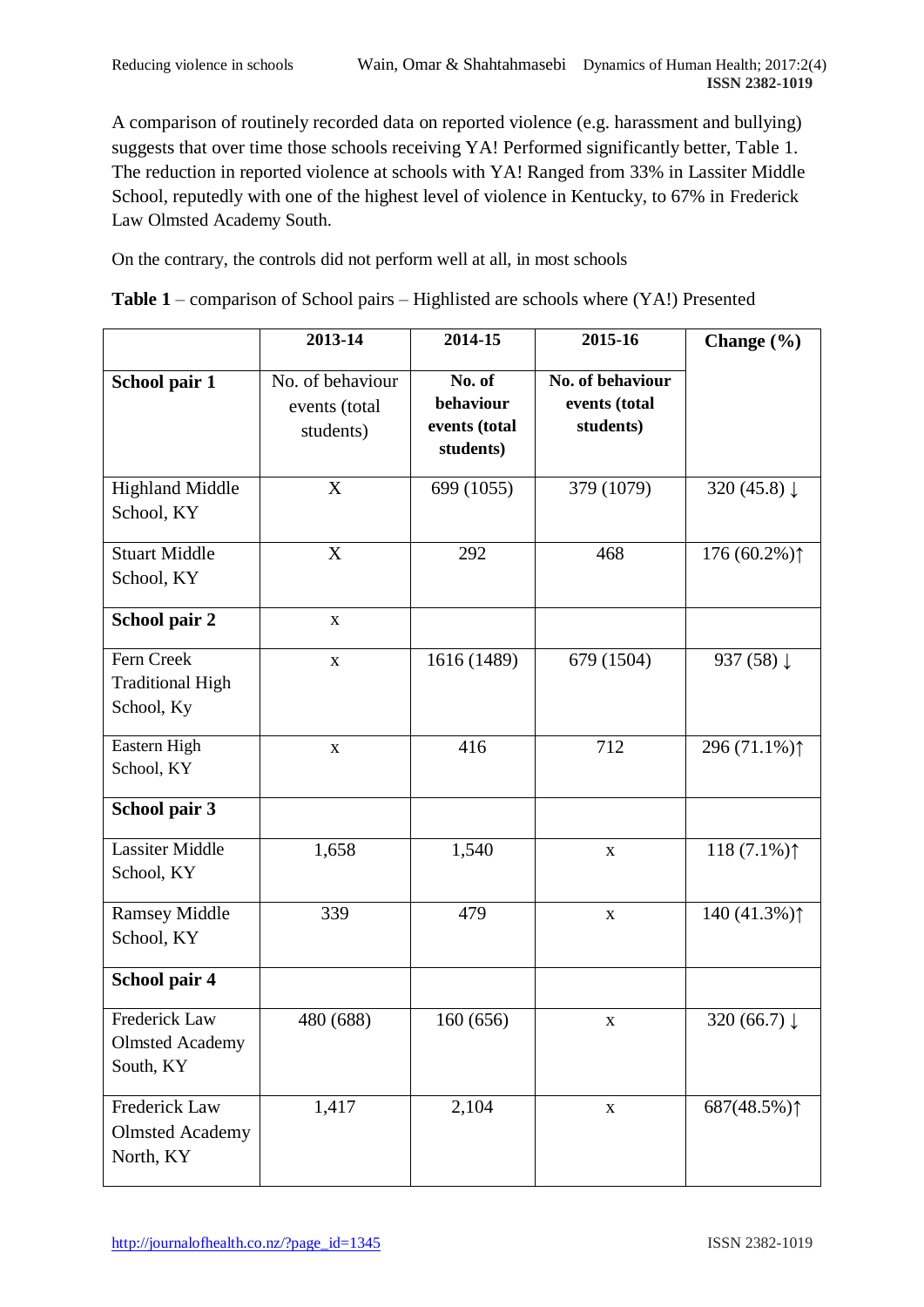| School pair 5                        |           |           |   |                          |
|--------------------------------------|-----------|-----------|---|--------------------------|
| <b>Leestown Middle</b><br>School, KY | 609 (658) | 409 (759) | X | 200 (32.8%) $\downarrow$ |
| $\mathbf X$                          | X         | X         | A | A                        |

↑ indicates increase in violence; ↓ indicates decrease in reported violence *Source: Kentucky Department of Education, Kentucky School Report Card. <http://applications.education.ky.gov/SRC/Default.aspx>*

At the end of each presentation students and teachers were asked to evaluate the YA! Which has resulted in 9,438 students and 119 teachers completed survey questionnaire. Multi-day presentation ranged from a one and one-half hours to three hours total presentation time. There were 3,371, 4,012, and 2,055 completed student's evaluation surveys in 2014-15, 2015-16, and 2016-17 respectively. Of the 9,438 students 66% were Male, 34 % Female, 72 % U.S. Minority, 28 % U.S. Non-Minority.

To further examine the effect of YA! students were subjected to pre-and post-tests about the main concept of the programme. This involved conducting a survey and quizzes before and after the programme. An eighty-six percent (86%) post-test correct responses compared to twelve percent in the pre-test were achieved. This indicates a significant increase in students' awareness of the issues associated with violence including bullying and suicide potentially due to YA!.

In depth analysis of the pre- and post-test evaluation/satisfaction surveys is ongoing and will be reported in a second paper in dues cours.

## **Discussion and conclusion**

Although violence and bullying are very old phenomena preventing violence and/or bullying are fairly new (Olweus, 1994). One of the problems faced when attempting to eradicate violence is social acceptance and attitudes to violence. In the current social setting where violence is considered a high value entertainment, social perceptions and attitudes are conditioned to accept it, i.e. there will be no harm to the society as a result of too much exposure to violence disguised as entertainment.

As mentioned in the introduction, the negative effects of violence are long-term adverse impact on health, economic and social outcomes. Most anti bullying initiatives fail because, firstly, they often target the victims or potential victims while ignoring the impact of the social environment, and secondly, there are very few appropriately designed evaluation studies of violence prevention initiatives.

Social and economic forces controlling entertainment and media, including social media are exogenous to individuals' attempt to prevent violence in the society and must be integrated within government's social, health and economic policy formation. However, for prevention initiatives to reduce the impact of violence on human behaviour the initiatives must target